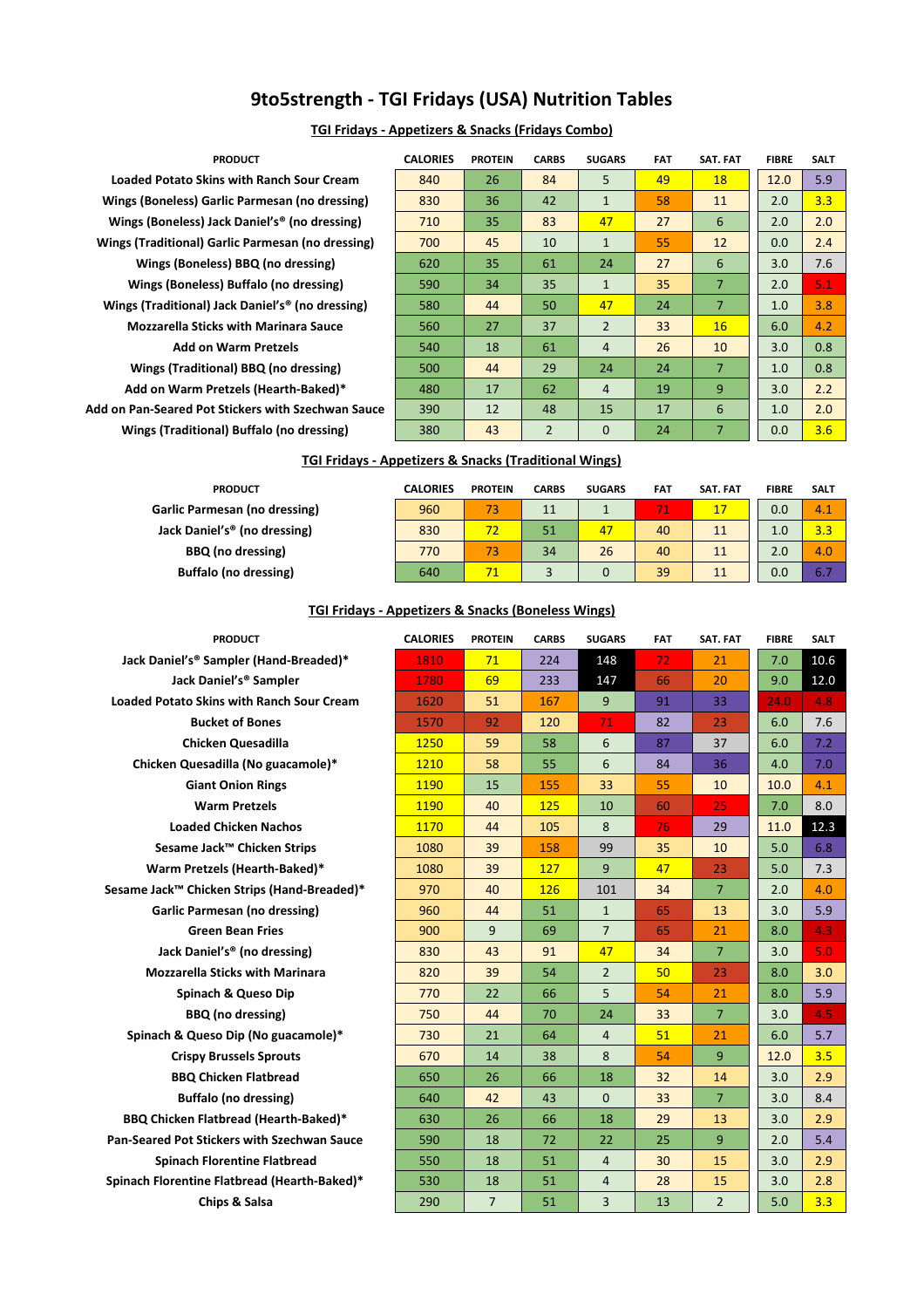### **TGI Fridays - Endless Appetizers**

| <b>PRODUCT</b>                                 | <b>CALORIES</b>             | <b>PROTEIN</b> | <b>CARBS</b> | <b>SUGARS</b>  | <b>FAT</b> | SAT. FAT       | <b>FIBRE</b> | <b>SALT</b> |
|------------------------------------------------|-----------------------------|----------------|--------------|----------------|------------|----------------|--------------|-------------|
| Loaded Potato Skins with Ranch & Sour Cream    | 840                         | 26             | 84           | 5              | 49         | 18             | 12.0         | 2.2         |
| Garlic Parmesan Wings (no dressing)            | 830                         | 36             | 42           | $\mathbf{1}$   | 58         | 11             | 2.0          | 5.1         |
| Jack Daniel's <sup>®</sup> Wings (no dressing) | 710                         | 35             | 83           | 47             | 27         | 6              | 2.0          | 4.2         |
| <b>BBQ Wings (no dressing)</b>                 | 620                         | 35             | 61           | 24             | 27         | 6              | 3.0          | 3.8         |
| <b>Buffalo Wings (no dressing)</b>             | 590                         | 34             | 35           | $\mathbf{1}$   | 35         | 7              | 2.0          | 7.6         |
| <b>Mozzarella Sticks with Marinara</b>         | 560                         | 27             | 37           | $\overline{2}$ | 33         | 16             | 6.0          | 2.0         |
| Pan-Seared Pot Stickers with Szechwan Sauce    | 390                         | 12             | 48           | 15             | 17         | 6              | 1.0          | 3.6         |
| <b>Side Blue Cheese</b>                        | 200                         | $\overline{2}$ | $\mathbf{1}$ | $\mathbf{1}$   | 21         | $\overline{4}$ | 0.0          | 0.8         |
| Side Ranch                                     | 130                         | $\mathbf{1}$   | $\mathbf{1}$ | $\mathbf{1}$   | 14         | 3              | 0.0          | 0.8         |
|                                                | <b>TGI Fridays - Salads</b> |                |              |                |            |                |              |             |

**Pecan-Crusted Chicken, Balsamic Vinaigrette Million Dollar Cobb, Salmon & Green Goddess Dressing BBQ Chicken & BBQ Ranch Dressing Caesar, Salmon & Caesar Dressing Million Dollar Cobb, Chicken & Green Goddess Dressing Caesar, Chicken & Caesar Dressing** \$1m Cobb, 6 oz. Center-Cut Sirloin & dressing **Caesar, 6 oz. Center-Cut Sirloin\* & Caesar Dressing** Pecan-Crusted Chicken (Lunch), Balsamic Vinaigrette **BBQ Chicken (Lunch), BBQ Ranch Dressing** \$1m Cobb, Chicken (Lunch) & dressing **Chicken Caesar, Chicken (Lunch) & Caesar Dressing** 

> **Honey Mustard Balsamic Vinaigrette**

**Lemon Soy Vinaigrette** 

**Green Goddess Low Fat Balsamic Vinaigrette** 

| <b>PRODUCT</b>                 | <b>CALORIES</b> | <b>PROTEIN</b> | <b>CARBS</b> | <b>SUGARS</b>  | <b>FAT</b> | SAT. FAT | <b>FIBRE</b> | <b>SALT</b> |
|--------------------------------|-----------------|----------------|--------------|----------------|------------|----------|--------------|-------------|
| cken, Balsamic Vinaigrette     | 1220            | 40             | 82           | 52             | 84         | 19       | 10.0         | 4.4         |
| mon & Green Goddess Dressing   | 930             | 61             | 34           | 8              | 63         | 22       | 9.0          | 5.2         |
| & BBQ Ranch Dressing           | 920             | 55             | 73           | 24             | 48         | 13       | 12.0         | 6.1         |
| on & Caesar Dressing           | 910             | 41             | 32           | 3              | 70         | 14       | 4.0          | 4.6         |
| cken & Green Goddess Dressing  | 840             | 66             | 30           | 8              | 52         | 20       | 10.0         | 5.4         |
| en & Caesar Dressing           | 810             | 46             | 28           | 3              | 59         | 12       | 5.0          | 4.8         |
| nter-Cut Sirloin & dressing    | 800             | 51             | 29           | $\overline{7}$ | 56         | 21       | 8.0          | 4.4         |
| ut Sirloin* & Caesar Dressing: | 800             | 38             | 27           | $\overline{2}$ | 61         | 13       | 3.0          | 4.8         |
| (Lunch), Balsamic Vinaigrette  | 670             | 20             | 41           | 26             | 49         | 11       | 5.0          | 2.4         |
| nch), BBQ Ranch Dressing       | 530             | 29             | 42           | 12             | 29         | 8        | 6.0          | 3.3         |
| ken (Lunch) & dressing:        | 480             | 35             | 16           | $\overline{4}$ | 32         | 11       | 6.0          | 3.0         |
| en (Lunch) & Caesar Dressing   | 410             | 24             | 15           | $\overline{2}$ | 29         | 6        | 3.0          | 2.4         |
|                                |                 |                |              |                |            |          |              |             |

#### **TGI Fridays - Salad Dressings (1.25oz)**

| <b>PRODUCT</b>              | <b>CALORIES</b> | <b>PROTEIN</b> | <b>CARBS</b>   | <b>SUGARS</b>  | <b>FAT</b>     | <b>SAT. FAT</b> | <b>FIBRE</b> | <b>SALT</b> |
|-----------------------------|-----------------|----------------|----------------|----------------|----------------|-----------------|--------------|-------------|
| <b>Blue Cheese</b>          | 200             | 2              | 1              | $\mathbf{1}$   | 21             | $\overline{4}$  | 0.0          | 0.8         |
| oney Mustard                | 200             | $\Omega$       | 8              |                | 18             | 3               | 0.0          | 0.7         |
| amic Vinaigrette            | 190             | $\Omega$       | $\overline{4}$ | $\overline{4}$ | 19             | 3               | 0.0          | 0.6         |
| Caesar                      | 190             | $\mathbf{1}$   | $\mathbf{1}$   | $\Omega$       | 20             | $\overline{4}$  | 0.0          | 0.8         |
| n Soy Vinaigrette           | 130             | $\mathbf{1}$   | $\mathbf{1}$   | $\Omega$       | 13             | $\overline{2}$  | 0.0          | 1.6         |
| Ranch                       | 130             | $\mathbf{1}$   | $\mathbf{1}$   | $\mathbf{1}$   | 14             | 3               | 0.0          | 0.8         |
| <b>BBQ Ranch</b>            | 110             | $\mathbf{1}$   | 5              | $\overline{4}$ | 9              | 1.5             | 0.0          | 0.7         |
| reen Goddess                | 110             | $\mathbf{1}$   | $\overline{2}$ | $\mathbf{1}$   | 11             | 2               | 1.0          | 0.6         |
| <b>Balsamic Vinaigrette</b> | 50              | $\mathbf 0$    | 9              | 5              | $\overline{2}$ | $\mathbf{0}$    | 0.0          | 0.5         |

#### **TGI Fridays - Soup & Side Salads**

| PRODUCT |  |  |
|---------|--|--|
|         |  |  |

Soup of the Day - New England Clam Chowder\* **Caesar Salad, Breadstick with Caesar Dressing French Onion Soup Caesar Salad no Breadstick with Caesar Dressing** Soup of the Day - Tomato Basil\* **White Cheddar Broccoli Cheese Soup of the Day - Tortilla House Salad with Breadstick (no dressing) Soup of the Day - Chicken Noodle House Salad no Breadstick (no dressing)\*** 

| <b>PRODUCT</b>                  | <b>CALORIES</b> | <b>PROTEIN</b> | <b>CARBS</b> | <b>SUGARS</b>  | <b>FAT</b>     | SAT. FAT       | <b>FIBRE</b> | <b>SALT</b> |
|---------------------------------|-----------------|----------------|--------------|----------------|----------------|----------------|--------------|-------------|
| ew England Clam Chowder*        | 500             | 14             | 45           | 3              | 30             | 18             | 2.0          | 3.9         |
| dstick with Caesar Dressing     | 440             | 9              | 33           | $\overline{4}$ | 31             | 7              | 3.0          | 1.8         |
| h Onion Soup                    | 310             | 11             | 25           | 8              | 17             | 9              | 1.0          | 5.6         |
| adstick with Caesar Dressing    | 310             | 6              | 14           | $\mathbf{1}$   | 27             | 5 <sup>5</sup> | 2.0          | 1.4         |
| Day - Tomato Basil*             | 300             | 5              | 20           | 10             | 24             | 14             | 4.0          | 4.8         |
| dar Broccoli Cheese             | 280             | 11             | 18           | 5              | 20             | 11             | 2.0          | 3.8         |
| the Day - Tortilla              | 230             | 12             | 23           | 6              | 8              | 3              | 4.0          | 1.7         |
| <b>Breadstick (no dressing)</b> | 220             | 8              | 29           | 5              | 8              | $\overline{4}$ | 3.0          | 0.8         |
| <b>Day - Chicken Noodle</b>     | 150             | 11             | 18           | $\mathbf{1}$   | $\overline{4}$ | $\Omega$       | 1.0          | 2.3         |
| Breadstick (no dressing)*       | 90              | 5              | 9            | 2              | $\overline{4}$ | 1.5            | 3.0          | 0.4         |
|                                 |                 |                |              |                |                |                |              |             |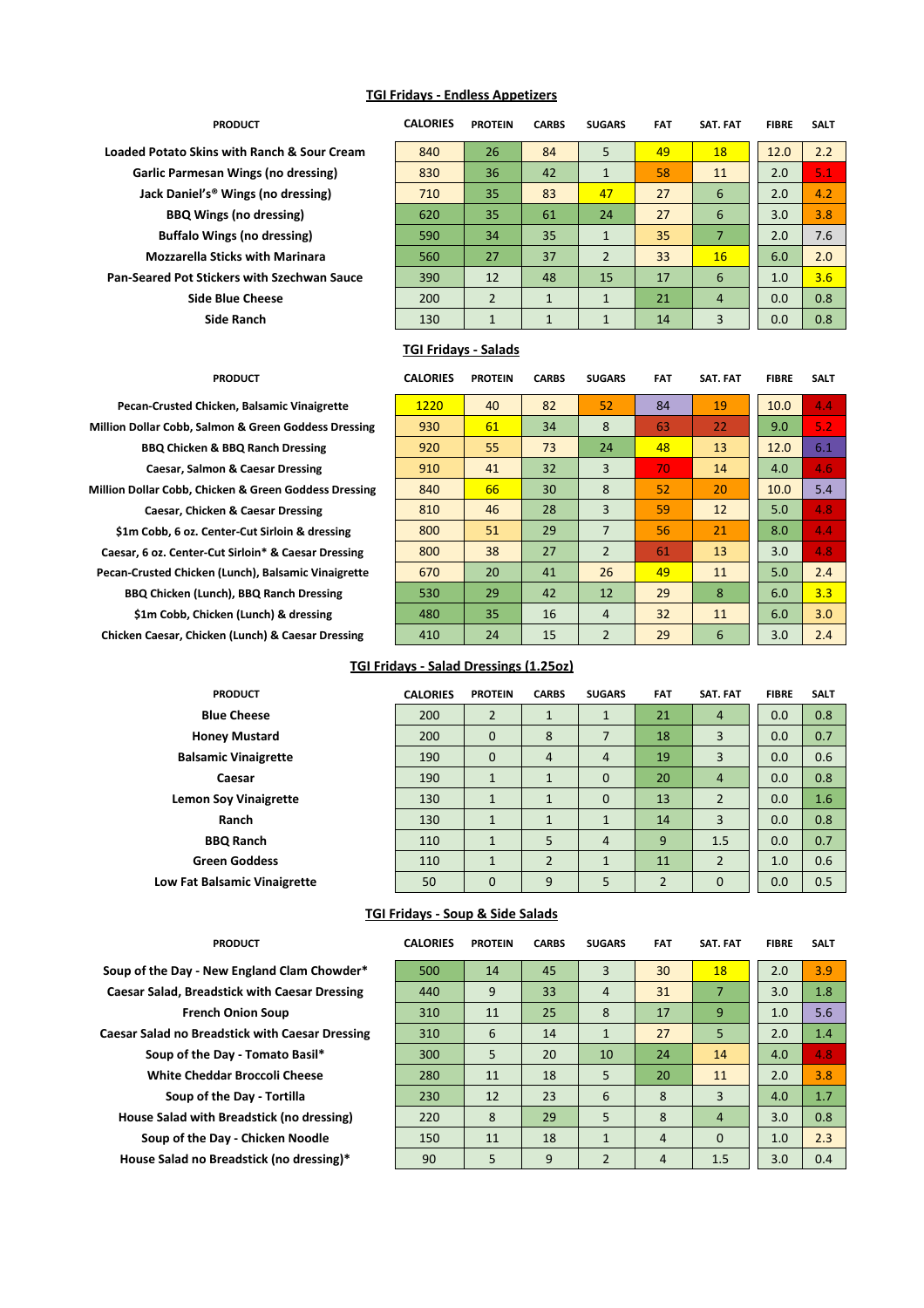### **TGI Fridays - Burgers**

# **PRODUCT CALORIES PROTEIN CARBS SUGARS FAT SAT. FAT FIBRE SALT Jack Daniel's® Burger (add side)** 1110 46 110 76 55 25 3.0 8.8 **Philly Cheesesteak Burger (add side)** 1000 47 58 11 65 26 3.0 7.6 **Buffalo Wingman's Burger (add side)** 920 51 45 11 60 24 4.0 8.6 **The Beyond Meat Cheeseburger (add side)** 890 45 55 14 57 24 7.0 8.4 **Bacon Cheesesburger (add side)** 840 42 47 15 54 23 3.0 7.4 **Really Good Cheeseburger (add side)** 820 40 46 14 53 24 3.0 6.9 **Turkey Burger (add side)** 520 31 48 13 22 9 3.0 4.2

## **TGI Fridays - Burgers (Green Style)**

| <b>PRODUCT</b>                   | <b>CALORIES</b> | <b>PROTEIN</b> | <b>CARBS</b> | <b>SUGARS</b>  | <b>FAT</b> | <b>SAT. FAT</b> | <b>FIBRE</b> | <b>SALT</b> |
|----------------------------------|-----------------|----------------|--------------|----------------|------------|-----------------|--------------|-------------|
| s <sup>®</sup> Burger (add side) | 840             | 39             | 74           | 68             | 44         | 19              | 2.0          | 7.8         |
| teak Burger (add side)           | 740             | 40             | 24           | $\overline{4}$ | 55         | 20              | 3.0          | 6.5         |
| an's Burger (add side)           | 660             | 45             | 10           | 3              | 50         | 18              | 3.0          | 7.5         |
| t Cheeseburger (add side)        | 630             | 38             | 19           | 6              | 46         | 18              | 7.0          | 7.4         |
| sesburger (add side)             | 580             | 35             | 12           | 7              | 43         | 17              | 2.0          | 6.4         |
| neeseburger (add side)           | 550             | 33             | 11           | 6              | 42         | 18              | 2.0          | 5.9         |
| <b>Surger (add side)</b>         | 250             | 25             | 12           | 5              | 11         | 3               | 2.0          | 3.2         |

#### **TGI Fridays - Sandwiches**

| PRODUCT                       | <b>CALORIES</b> | <b>PROTEIN</b> | <b>CARBS</b> | <b>SUGARS</b> | <b>FAT</b> | SAT. FAT | <b>FIBRE</b> | <b>SALT</b> |
|-------------------------------|-----------------|----------------|--------------|---------------|------------|----------|--------------|-------------|
| cken Sandwich (add side)      | <b>1110</b>     | 53             | 100          | 56            | 57         | 21       | 3.0          | 7.3         |
| Dip (add side)                | 950             | 48             | 74           | 5             | 49         | 15       | 3.0          | 8.9         |
| o Chicken Sandwich (add side) | 930             | 42             | 68           | 12            | 57         | 17       | 5.0          | 10.0        |
| icken Sandwich (add side)     | 930             | 42             | 67           | 12            | 57         | 17       | 5.0          | 5.4         |
| ocado BLT (add side)          | 770             | 47             | 51           | 3             | 42         | 12       | 3.0          | 5.9         |
| Shrimp Naan (add side)        | 470             | 31             | 54           | 6             | 15         | 4        | 4.0          | 3.2         |

### **TGI Fridays - Sandwich & Burger Sides**

| <b>CALORIES</b> | <b>PROTEIN</b> | <b>CARBS</b> | <b>SUGARS</b> | <b>FAT</b> | SAT. FAT | <b>FIBRE</b> | <b>SALT</b> |
|-----------------|----------------|--------------|---------------|------------|----------|--------------|-------------|
| 390             |                | 50           | 15            | 20         |          | 6.0          | 0.6         |
| 320             |                | 40           |               | 16         |          | 5.0          | 2.0         |
| 45              |                |              |               |            |          | 1.0          | 0.2         |
|                 |                |              |               |            |          |              |             |

## **TGI Fridays - Ribs (+ coleslaw & seasoned fries)**

| <b>PRODUCT</b>                 | <b>CALORIES</b> | <b>PROTEIN</b> | <b>CARBS</b> | <b>SUGARS</b> | <b>FAT</b> | <b>SAT. FAT</b> | <b>FIBRE</b> | <b>SALT</b> |
|--------------------------------|-----------------|----------------|--------------|---------------|------------|-----------------|--------------|-------------|
| Jack Daniel's® Ribs, Full-Rack | 1520            | 44             | 177          | 127           | 74         | 23              | 7.0          | 9.2         |
| <b>BBQ Ribs, Full-Rack</b>     | 1190            | 43             | 93           | 42            | 73'        | 23              | 7.0          | 6.4         |
| Jack Daniel's® Ribs, Half-Rack | 1030            | 25             | 126          | 79            | 49         | 14              | 6.0          | 6.3         |
| <b>BBQ Ribs, Half-Rack</b>     | 830             | 24             | 77           | 30            | 49         | 14              | 6.0          | 4.7         |

#### **TGI Fridays - Steaks (+ mashed potatoes, broccoli)**

| <b>PRODUCT</b>                                           | <b>CALORIES</b> | <b>PROTEIN</b> | <b>CARBS</b> | <b>SUGARS</b>  | <b>FAT</b> | SAT. FAT | <b>FIBRE</b> | <b>SALT</b> |
|----------------------------------------------------------|-----------------|----------------|--------------|----------------|------------|----------|--------------|-------------|
| New York Strip* - JD Glaze                               | 1105            | 78             | 91           | 58             | 46         | 17.5     | 8.0          | 10.5        |
| Center-Cut Sirloin* & Shrimp (Breaded) - JD Glaze        | 1070            | 50             | 103          | 46             | 50         | 15       | 9.0          | 8.1         |
| Center-Cut Sirloin* & Shrimp (Breaded) - Parmesan butter | 1000            | 50             | 61           | 5              | 60         | 19.5     | 9.0          | 7.3         |
| New York Strip* - Parmesan butter                        | 985             | 77             | 37           | 5              | 56         | 22       | 8.0          | 9.4         |
| Center-Cut Sirloin* & Shrimp - JD Glaze                  | 910             | 47             | 98           | 45             | 38         | 14       | 10.0         | 8.8         |
| Center-Cut Sirloin* & Shrimp - Parmesan Butter           | 840             | 47             | 56           | $\overline{4}$ | 48         | 18       | 10.0         | 8.0         |
| Center-Cut Sirloin* - JD Glaze                           | 710             | 34             | 76           | 45             | 31         | 12       | 8.0          | 6.5         |
| Center-Cut Sirloin* - Parmesan butter                    | 640             | 34             | 34           | $\overline{4}$ | 41         | 16       | 8.0          | 5.7         |

# Jack Daniel's® Burger (add side) **Philly Cheesesteak Burger (add side) Buffalo Wingman's Burger (add side) The Beyond Meat Cheeseburger (add side) Bacon Cheesesburger (add side)**

**Southern Fried Buffalo Chicken Sandwich (add side) Southern Fried Chicken Sandwich (add side) Turkey + Avocado BLT (add side) Mediterranean Shrimp Naan (add side)** 

**Jack Daniel's® Chicken Sandwich (add side) French Dip (add side)** 

**Really Good Cheeseburger (add side)** 

**Turkey Burger (add side)**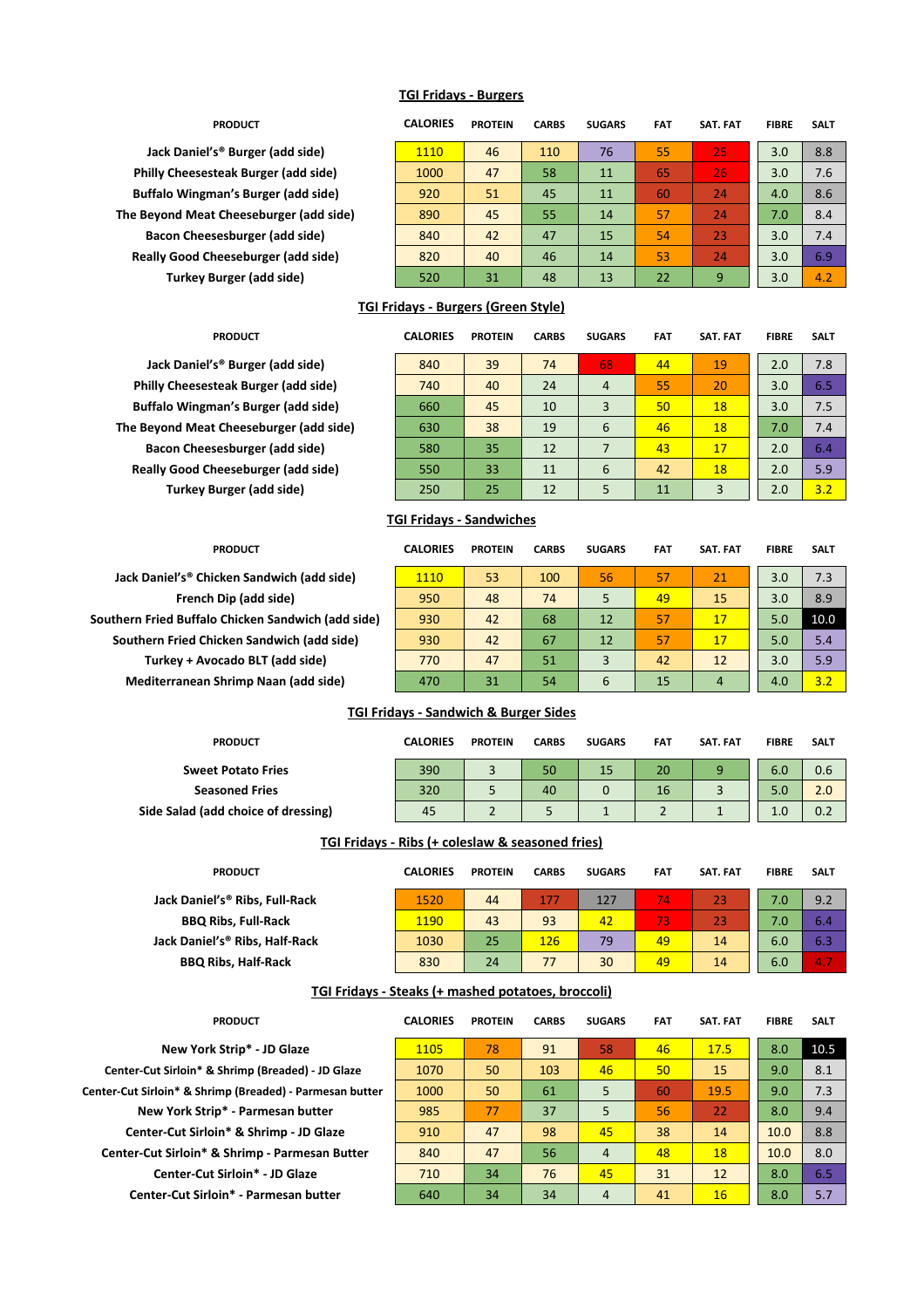### **TGI Fridays - Pasta**

| <b>PRODUCT</b>                                 | <b>CALORIES</b> | <b>PROTEIN</b> | <b>CARBS</b> | <b>SUGARS</b> | <b>FAT</b> | SAT. FAT | <b>FIBRE</b> | <b>SALT</b> |
|------------------------------------------------|-----------------|----------------|--------------|---------------|------------|----------|--------------|-------------|
| Cajun Shrimp & Chicken Pasta                   | 1310            | 67             | 87           | 9             |            | 39       | 6.0          | 5.9         |
| <b>Bruschetta Chicken Pasta</b>                | 860             | 42             | 93           | 14            | 35         |          | 7.0          | 2.1         |
| Cajun Shrimp & Chicken Pasta (Half Portion)    | 570             | 34             | 43           | 4             | 27         | 16       | 3.0          | 3.0         |
| <b>Bruschetta Chicken Pasta (Half Portion)</b> | 490             | 21             | 47           |               | 25         |          | 3.0          |             |

### **TGI Fridays - Chicken & Seafood**

**Sizzling Chicken & Shrimp (peppers & mash) Sizzling Chicken & Cheese (peppers & mash) Crispy Chicken Fingers (fries & Honey Mustard) Jack Daniel's® Chicken (mash & broccoli) Bacon-Wrapped Shrimp (rice & super veggies) Crispy Chicken Fingers (Breaded) (fries & Honey Mustard)\* Fish & Chips (fries, coleslaw & tartar sauce) Dragon-Glaze Salmon (rice & super veggies) Fried Shrimp (Breaded) (fries & cocktail sauce)\* Grilled Salmon (rice & super veggies) Fried Shrimp (fries & cocktail sauce) Bacon-Wrapped Shrimp (mash & super veggies) Dragon-Glaze Chicken (rice & super veggies)** Parmesan-Crusted Chicken (mash & broccoli) **Dragon-Glaze Salmon (mash & super veggies) Grilled Salmon (mash & super veggies) Dragon-Glaze Chicken (mash & super veggies)** 

# **Cheddar Mac and Cheese** Jack Daniel's<sup>®</sup> Ribs, Half-Rack **Giant Onion Rings Bacon-Wrapped Shrimp Caesar Salad with Breadstick BBQ Ribs, Half-Rack Sweet Potato Fries Crispy Shrimp (Hand-Breaded)\* Crispy Brussels Sprouts Seasoned Fries Caesar Salad w/out Breadstick House Salad with Breadstick (no dressing) Mashed Potatoes Lemon-Butter Broccoli House Salad w/out Breadstick (no dressing) Super Veggies**

| <b>PRODUCT</b>                  | <b>CALORIES</b> | <b>PROTEIN</b> | <b>CARBS</b> | <b>SUGARS</b>  | <b>FAT</b> | SAT. FAT       | <b>FIBRE</b> | <b>SALT</b> |
|---------------------------------|-----------------|----------------|--------------|----------------|------------|----------------|--------------|-------------|
| Shrimp (peppers & mash)         | 1270            | 65             | 56           | 9              | 83         | 29             | 8.0          | 6.1         |
| Cheese (peppers & mash)         | 1160            | 63             | 50           | 6              | 75.        | 30             | 7.0          | 6.2         |
| ers (fries & Honey Mustard)     | 1030            | 38             | 87           | 8              | 59         | 18             | 7.0          | 6.4         |
| nicken (mash & broccoli)        | 960             | 77             | 91           | 58             | 32         | 12             | 13.0         | 8.7         |
| rimp (rice & super veggies)     | 930             | 44             | 80           | $\overline{4}$ | 48         | 12             | 3.0          | 3.9         |
| eaded) (fries & Honey Mustard)* | 930             | 23             | 78           | 9              | 58         | 11             | 6.0          | 4.5         |
| , coleslaw & tartar sauce)      | 880             | 23             | 73           | 23             | 55         | 10             | 5.0          | 4.7         |
| non (rice & super veggies)      | 810             | 40             | 103          | 18             | 27         | 3              | 4.0          | 4.0         |
| ed) (fries & cocktail sauce)*   | 810             | 34             | 74           | $\overline{7}$ | 40         | $\overline{7}$ | 6.0          | 5.1         |
| (rice & super veggies)          | 795             | 38             | 85           | $\overline{3}$ | 35         | $\overline{7}$ | 4.0          | 2.2         |
| fries & cocktail sauce)         | 750             | 31             | 91           | 6              | 29         | 6              | 9.0          | 7.8         |
| imp (mash & super veggies)      | 730             | 41             | 29           | $\overline{4}$ | 48         | 14.5           | 1.0          | 4.1         |
| ken (rice & super veggies)      | 720             | 45             | 99           | 18             | 17         | $\mathbf{1}$   | 6.0          | 4.2         |
| Chicken (mash & broccoli)       | 700             | 47             | 42           | 5              | 38         | 15             | 10.0         | 6.6         |
| on (mash & super veggies)       | 610             | 37             | 51           | 19             | 27         | 8              | 7.0          | 4.2         |
| (mash & super veggies)          | 595             | 35             | 33           | $\overline{4}$ | 35         | 12             | 6.0          | 2.4         |
| en (mash & super veggies)       | 510             | 43             | 47           | 19             | 16         | 6              | 8.0          | 4.4         |

#### **TGI Fridays - Add-ons**

| <b>PRODUCT</b>               | <b>CALORIES</b> | <b>PROTEIN</b> | <b>CARBS</b>   | <b>SUGARS</b>  | <b>FAT</b>     | SAT. FAT       | <b>FIBRE</b> | <b>SALT</b> |
|------------------------------|-----------------|----------------|----------------|----------------|----------------|----------------|--------------|-------------|
| dar Mac and Cheese           | 630             | 26             | 52             | 6              | 35             | 19             | 0.0          | 4.2         |
| nieľs® Ribs, Half-Rack       | 620             | 19             | 81             | 76             | 25             | 9              | 1.0          | 3.7         |
| ant Onion Rings              | 510             | 6              | 61             | 15             | 26             | 4.5            | 4.0          | 1.9         |
| n-Wrapped Shrimp             | 480             | 34             | $\mathbf{1}$   | $\Omega$       | 37             | 12             | 0.0          | 2.6         |
| Salad with Breadstick        | 440             | 9              | 33             | $\overline{4}$ | 31             | $\overline{7}$ | 3.0          | 1.8         |
| Q Ribs, Half-Rack            | 420             | 19             | 32             | 27             | 25             | 9              | 1.0          | 2.2         |
| <b>Jasmine Rice</b>          | 420             | $\overline{7}$ | 72             | $\mathbf{1}$   | 11             | $\overline{3}$ | 5.0          | 1.2         |
| eet Potato Fries             | 390             | 3              | 50             | 15             | 20             | 9              | 6.0          | 0.6         |
| rimp (Hand-Breaded)*         | 360             | 16             | 27             | $\mathbf{1}$   | 19             | $\overline{4}$ | 1.0          | 1.6         |
| y Brussels Sprouts           | 350             | 8              | 20             | $\overline{4}$ | 28             | 5              | 6.0          | 1.9         |
| Seasoned Fries               | 320             | 5              | 40             | $\mathbf{0}$   | 16             | 3              | 5.0          | 2.0         |
| alad w/out Breadstick        | 310             | 6              | 14             | $\mathbf{1}$   | 27             | 5              | 2.0          | 1.4         |
| ith Breadstick (no dressing) | 220             | 8              | 29             | 5              | 8              | 3.5            | 3.0          | 0.8         |
| ashed Potatoes               | 220             | $\overline{4}$ | 21             | $\mathbf{1}$   | 11             | 5              | 3.0          | 1.4         |
| Crispy Shrimp                | 200             | 13             | 22             | $\mathbf{0}$   | $\overline{7}$ | $\overline{2}$ | 2.0          | 2.3         |
| on-Butter Broccoli           | 150             | $\overline{4}$ | 11             | $\overline{2}$ | 11             | 4.5            | 5.0          | 2.1         |
| Coleslaw                     | 100             | $\mathbf{1}$   | 5              | $\overline{3}$ | 8              | $\overline{2}$ | 0.0          | 0.6         |
| out Breadstick (no dressing) | 90              | 5              | 9              | $\overline{2}$ | $\overline{4}$ | $\overline{2}$ | 3.0          | 0.4         |
| <b>Super Veggies</b>         | 35              | 3              | $\overline{7}$ | 3              | $\mathbf{0}$   | $\mathbf{0}$   | 3.0          | 0.1         |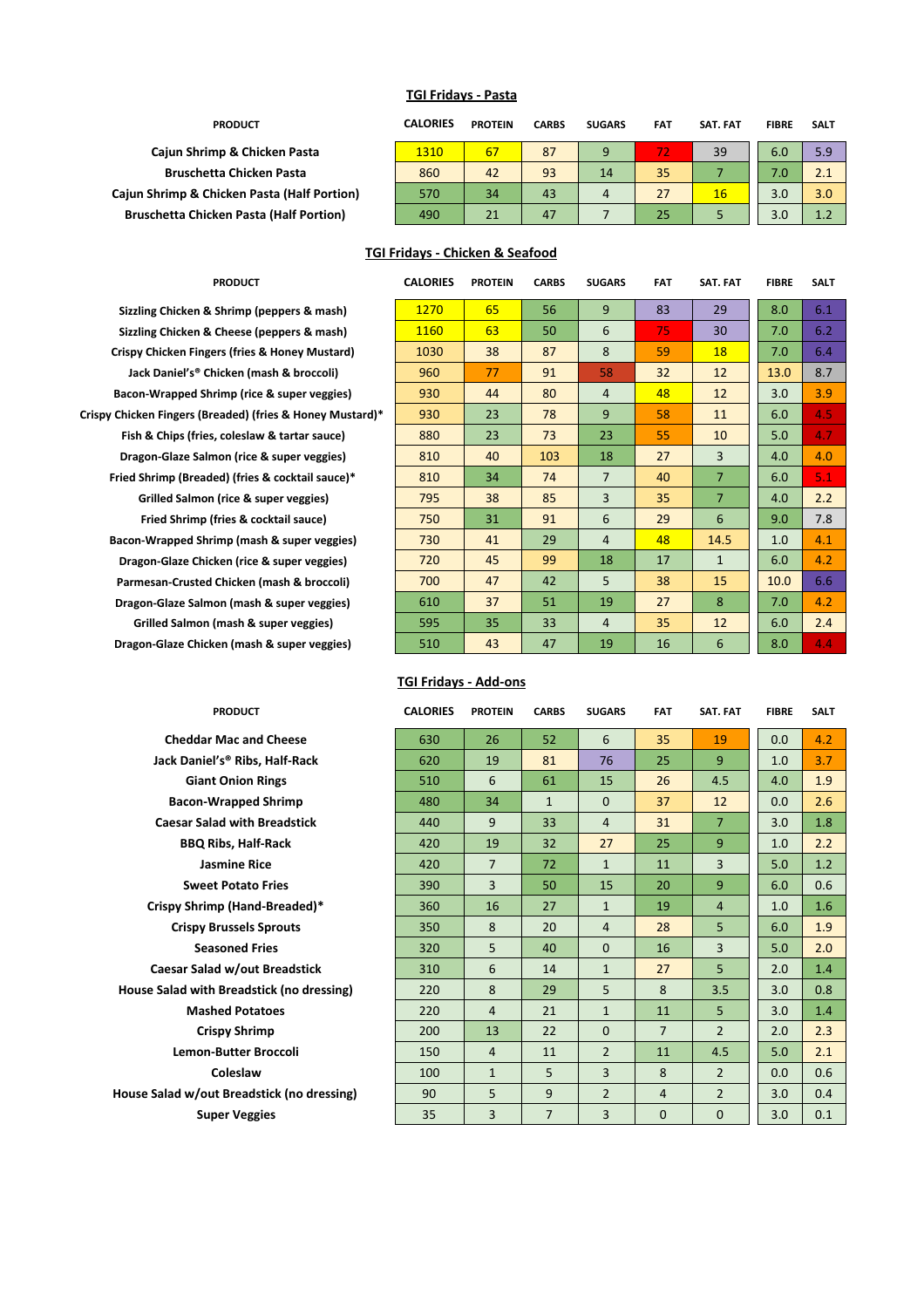### **TGI Fridays - Fridays Lunch**

**Chicken Quesadilla (with guacamole) Jack™ Sliders with Seasoned Fries 1/2 Turkey + Avocado BLT w/ Seasoned Fries Cheddar Mac & Cheese Mozzarella Sticks with Marinara BBQ Chicken Salad with BBQ Ranch Caesar Salad with Breadstick Caesar Salad with Grilled Chicken House Salad with Breadstick (no dressing)** 

> **Red Velvet Sparkler Cake Extreme Shake - Toasted S'mores Extreme Shake - Red Velvet Brownie Obsession<sup>®</sup> Tennessee Whiskey Cake Vanilla Bean Cheesecake Brownie Obsession® (Half)\*** Tennessee Whiskey Cake (Half)\* **Oreo® Madness**

| <b>PRODUCT</b>                  | <b>CALORIES</b> | <b>PROTEIN</b> | <b>CARBS</b> | <b>SUGARS</b>  | <b>FAT</b> | SAT. FAT | <b>FIBRE</b> | <b>SALT</b> |
|---------------------------------|-----------------|----------------|--------------|----------------|------------|----------|--------------|-------------|
| dilla (with guacamole)          | 1250            | 59             | 58           | 6              | 87         | 37       | 6.0          | 7.2         |
| with Seasoned Fries             | 860             | 28             | 81           | 19             | 49         | 15       | 5.0          | 7.2         |
| ado BLT w/ Seasoned Fries       | 630             | 27             | 56           | $\overline{2}$ | 33         | 8        | 5.0          | 4.5         |
| r Mac & Cheese                  | 630             | 26             | 52           | 6              | 35         | 19       | 0.0          | 4.2         |
| Sticks with Marinara            | 560             | 27             | 37           | $\overline{2}$ | 33         | 16       | 6.0          | 2.0         |
| Salad with BBQ Ranch            | 530             | 29             | 42           | 12             | 29         | 8        | 6.0          | 3.3         |
| ad with Breadstick              | 440             | 9              | 33           | $\overline{4}$ | 31         | 7        | 3.0          | 1.8         |
| with Grilled Chicken            | 410             | 24             | 15           | $\overline{2}$ | 29         | 6        | 3.0          | 2.4         |
| <b>Breadstick (no dressing)</b> | 220             | 8              | 29           | 5              | 8          | 3.5      | 3.0          | 0.8         |

#### **TGI Fridays - Desserts**

| <b>PRODUCT</b>            | <b>CALORIES</b> | <b>PROTEIN</b> | <b>CARBS</b> | <b>SUGARS</b> | <b>FAT</b> | SAT. FAT | <b>FIBRE</b> | <b>SALT</b> |
|---------------------------|-----------------|----------------|--------------|---------------|------------|----------|--------------|-------------|
| et Sparkler Cake          | 1690            | 9.3            | 199          | 146           | 92         | 43       | 1.0          | 2.4         |
| ke - Toasted S'mores      | 1550            | 15             | 222          | 190           | 54         | 33       | 3.0          | 1.1         |
| hake - Red Velvet         | 1300            | 52             | 159          | 133           | 60         | 30       | 2.0          | 1.3         |
| iie Obsession®            | <b>1200</b>     | 12             | 153          | 119           | 60         | 32       | 4.0          | 1.2         |
| ee Whiskey Cake           | 1110            | 12             | 151          | 118           | 52         | 26       | 4.0          | 1.6         |
| <b>Jean Cheesecake</b>    | 920             | 10             | 88           | 76            | 57         | 39       | 2.0          | 1.0         |
| <b>Dbsession® (Half)*</b> | 720             | 8              | 89           | 69            | 37         | 20       | 2.0          | 0.7         |
| Vhiskey Cake (Half)*      | 670             | 8              | 88           | 68            | 32         | 18       | 2.0          | 0.9         |
| o® Madness                | 500             | 6              | 76           | 49            | 21         | 10       | 3.0          | 0.8         |

## **TGI Fridays - Non-Alcoholic Beverages**

| <b>PRODUCT</b>          | <b>CALORIES</b> | <b>PROTEIN</b> | <b>CARBS</b> | <b>SUGARS</b>  | <b>FAT</b>     | <b>SAT. FAT</b> | <b>FIBRE</b> | <b>SALT</b> |
|-------------------------|-----------------|----------------|--------------|----------------|----------------|-----------------|--------------|-------------|
| vith Passion Smoothie   | 330             | $\mathbf{1}$   | 74           | 66             | $\overline{2}$ | $\overline{2}$  | 3.0          | 0.1         |
| Soda: Fanta             | 230             | $\mathbf{0}$   | 65           | 63             | $\Omega$       | $\mathbf{0}$    | 0.0          | 0.2         |
| le Berry Smoothie       | 210             | $\mathbf{1}$   | 47           | 40             | 2.5            | $\overline{2}$  | 4.0          | 0.0         |
| ca-Cola®/Mr. Pibb Xtra  | 200             | $\Omega$       | 56           | 56             | $\Omega$       | $\Omega$        | 0.0          | 0.2         |
| la: Mountain Dew        | 170             | $\mathbf{0}$   | 49           | 44             | $\mathbf{0}$   | $\overline{0}$  | 0.0          | 0.2         |
| Minute Maid®            | 170             | $\Omega$       | 44           | 42             | $\Omega$       | $\Omega$        | 0.0          | 0.1         |
| Soda: Sprite®           | 160             | $\mathbf{0}$   | 40           | 36             | $\Omega$       | $\Omega$        | 0.0          | 0.1         |
| Paradise Punch          | 160             | $\overline{2}$ | 39           | 31             | $\Omega$       | $\Omega$        | 1.0          | 0.0         |
| oda: Dr Pepper®         | 150             | $\mathbf{0}$   | 40           | 38             | $\Omega$       | $\Omega$        | 0.0          | 0.2         |
| Mug Root Beer/Pepsi     | 150             | $\mathbf{0}$   | 41           | 41             | $\mathbf{0}$   | $\mathbf{0}$    | 0.0          | 0.2         |
| da: Sierra Mist®        | 140             | $\mathbf{0}$   | 39           | 39             | $\mathbf{0}$   | $\overline{0}$  | 0.0          | 0.1         |
| ical Raspberry Tea      | 130             | $\mathbf{0}$   | 31           | 24             | $\mathbf{0}$   | $\mathbf{0}$    | 4.0          | 0.0         |
| vberry Passion Tea      | 120             | $\mathbf{0}$   | 31           | 26             | $\Omega$       | $\Omega$        | 1.0          | 0.0         |
| Red Bull®               | 110             | $\mathbf{1}$   | 28           | 27             | $\mathbf{0}$   | $\mathbf{0}$    | 0.0          | 0.3         |
| <b>Tickled Pink</b>     | 100             | $\mathbf{0}$   | 24           | 21             | $\mathbf{0}$   | $\mathbf{0}$    | 2.0          | 0.1         |
| Occonut Water®          | 90              | $\mathbf{0}$   | 20           | 17             | $\mathbf{0}$   | $\Omega$        | 0.0          | 0.3         |
| aminwater XXX®          | 70              | $\mathbf{0}$   | 20           | 20             | $\Omega$       | $\Omega$        | 0.0          | 0.0         |
| Soda: Fuze              | 60              | $\mathbf{0}$   | 15           | 15             | $\mathbf{0}$   | $\mathbf{0}$    | 0.0          | 0.0         |
| Coffee (Black)          | 5               | $\Omega$       | $\Omega$     | $\Omega$       | $\Omega$       | $\Omega$        | 0.0          | 0.0         |
| oda: Diet Pepsi®        | $\Omega$        | $\mathbf{0}$   | $\Omega$     | $\Omega$       | $\Omega$       | $\Omega$        | 0.0          | 0.1         |
| wed Gold Peak® Iced Tea | $\overline{0}$  | $\overline{0}$ | $\mathbf{0}$ | $\overline{0}$ | $\mathbf 0$    | $\mathbf{0}$    | 0.0          | 0.1         |
|                         |                 |                |              |                |                |                 |              |             |

# **Green with Passion Smoothie Triple Berry Smoothie** Soda: Coca-Cola<sup>®</sup>/Mr. Pibb Xtra **Soda: Mountain Dew** Soda: Sprite® **Paradise Punch** Soda: Dr Pepper<sup>®</sup>

Soda: Mug Root Beer/Pepsi Soda: Sierra Mist<sup>®</sup> **Tropical Raspberry Tea Strawberry Passion Tea Zico Coconut Water® vitaminwater XXX<sup>®</sup> Coffee (Black)** 

**Soda: Diet Pepsi®** 

**Freshly Brewed Gold Peak® Iced Tea**